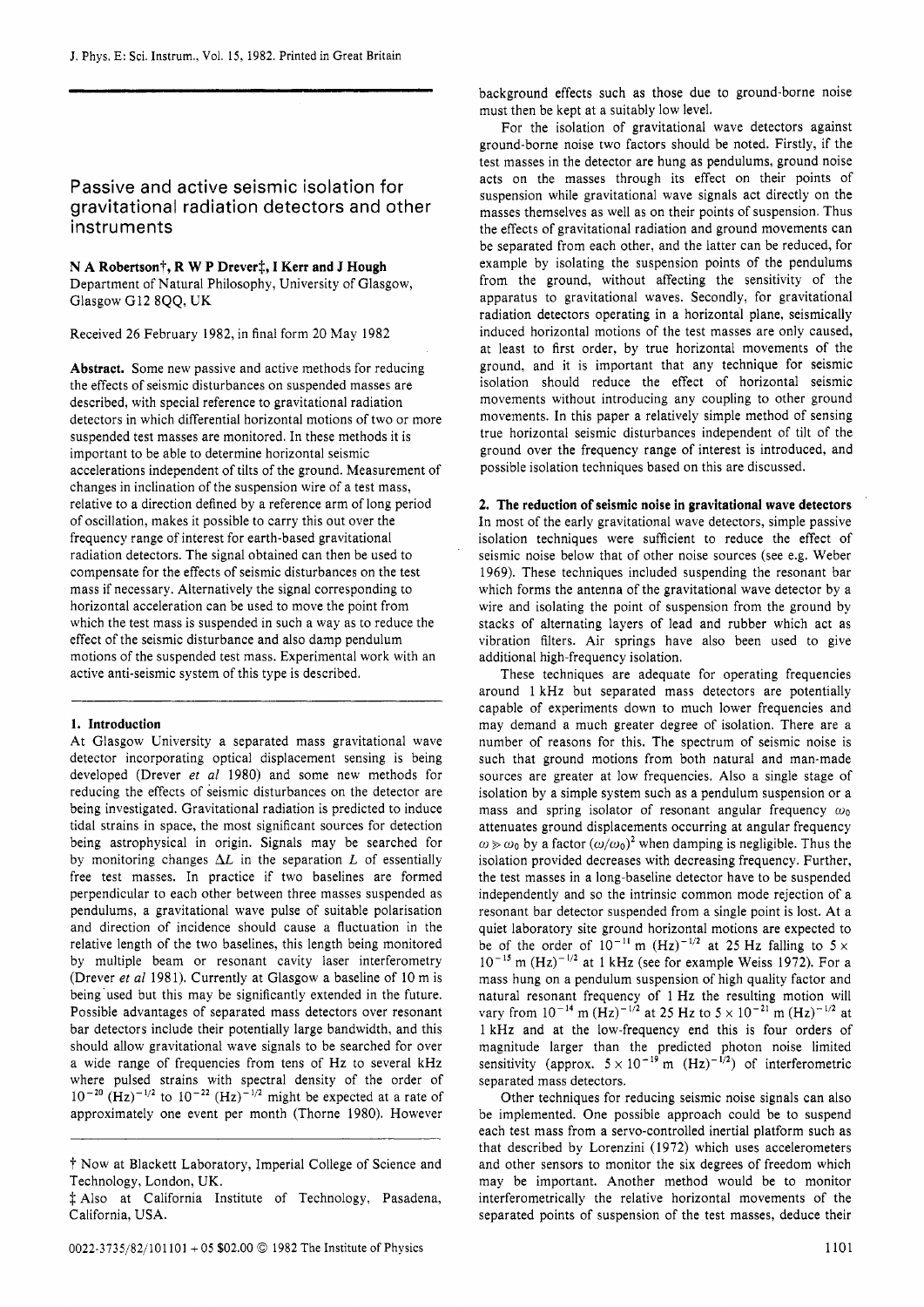effects on the relative separations of the test masses and subtract the resulting signal from the main interferometer output. However, a simpler approach may be to obtain a measure of the motion of each test mass separately due to ground motions and subtract these signals from the main interferometer output. In principle the horizontal motion signals might be obtained by means of accelerometers mounted on the test masses but such a system is limited by the sensitivity of the relatively small accelerometers which could be used and the need to separate signals due to rocking motions of the masses from true horizontal signals.

The required signals could be obtained from accelerometers mounted at the points of suspension of the masses, provided the effects of tilts of the ground could be removed from the accelerometer output signals. This could be achieved with gyroscopes or combinations of accelerometers as are used in servo-controlled inertial platforms. However. we propose here a much simpler and more practical arrangement in which measurements of changes of inclination of the wires suspending the test masses are made relative to freely suspended reference arms which are arranged to have a natural period of oscillation much longer than the timescales of interest in the experiment. From these measurements. assuming that the masses of the suspension wires are negligible, the horizontal components of acceleration of the masses can be deduced over the relevant timescale of approximately  $10^{-1}$  s to  $10^{-3}$  s independent of the effects of ground tilting movements.

## **3. Use of a reference arm**

A body suspended freely and precisely at its centre of gravity would retain its orientation unaffected by seismic vibrations. and could provide a perfect reference for the determination of horizontal seismic movements independent of tilts of the ground. By measuring the inclination of the suspension wire relative to this, as indicated by the difference in distance  $(x_a - x_b)$  in figure 1. one horizontal component of seismic noise could in principle be completely removed from the observed data. In practice, if the suspension point of the reference arm does not perfectly coincide with its centre of gravity, so that the arm has a resonant angular frequency  $\omega_r$ , then seismic disturbances may cause it to move slightly. It can be shown that at angular frequencies much greater than  $\omega_r$ , and provided damping is negligible, the residual effect of horizontal disturbances on the main interferometer output signal, after the necessary subtractions have been carried out, is as if each test mass has been isolated by a pendulum suspension of resonant angular frequency  $\omega_r$ . Damping of the



**Figure 1.** A possible arrangement for monitoring horizontal accelerations of a test mass induced by seismic motion.

reference arm to the ground does not significantly degrade isolation against horizontal disturbances and will reduce the resonant response at  $\omega_r$  but it does introduce some sensitivity to fluctuations in ground tilt. However, with a suitable choice of damping factor, good isolation against tilts as well as horizontal disturbances can be achieved at angular frequencies above  $\omega_r$  in most practical situations. Thus the use of a reference arm can provide a practical way of approaching the isolation obtained with a single pendulum of extremely long period.

There are, however, many experimental situations where this technique of correcting experimental data for seismic noise is not convenient, requiring. for example. large dynamic range in the measuring apparatus as well as high precision. In fact, there may be some cases where intrinsic freedom from disturbing accelerations is desirable. Adoption of a feedback isolation technique can be useful in such circumstances.

## **4. An active system for isolating horizontal disturbances**

**A** system for achieving isolation against horizontal disturbances. which are the most important for current free mass gravitational wave detectors, has been under development at Glasgow for some time. In this section some of the basic ideas and preliminary experimental work are discussed. The basic concept is similar in principle to that of Erath *et al,* as reviewed by Melton **(1957):** for lengthening the period of a mass and spring seismometer by electronic means, although it was devised and developed independently. Our system operates by monitoring the relative horizontal displacement of the point of suspension of a test mass with respect to the mass itself and feeding back a suitably amplified and filtered form of this signal to a transducer which controls the position of the suspension point. To avoid coupling in tilts of the ground a reference arm is used and the relevant horizontal displacements are measured by monitoring the inclination of the suspension with respect to the reference arm (see figure **2).** The equations of motion for this system in the



**Figure 2.** Schematic diagram of the anti-seismic feedback system discussed in the text.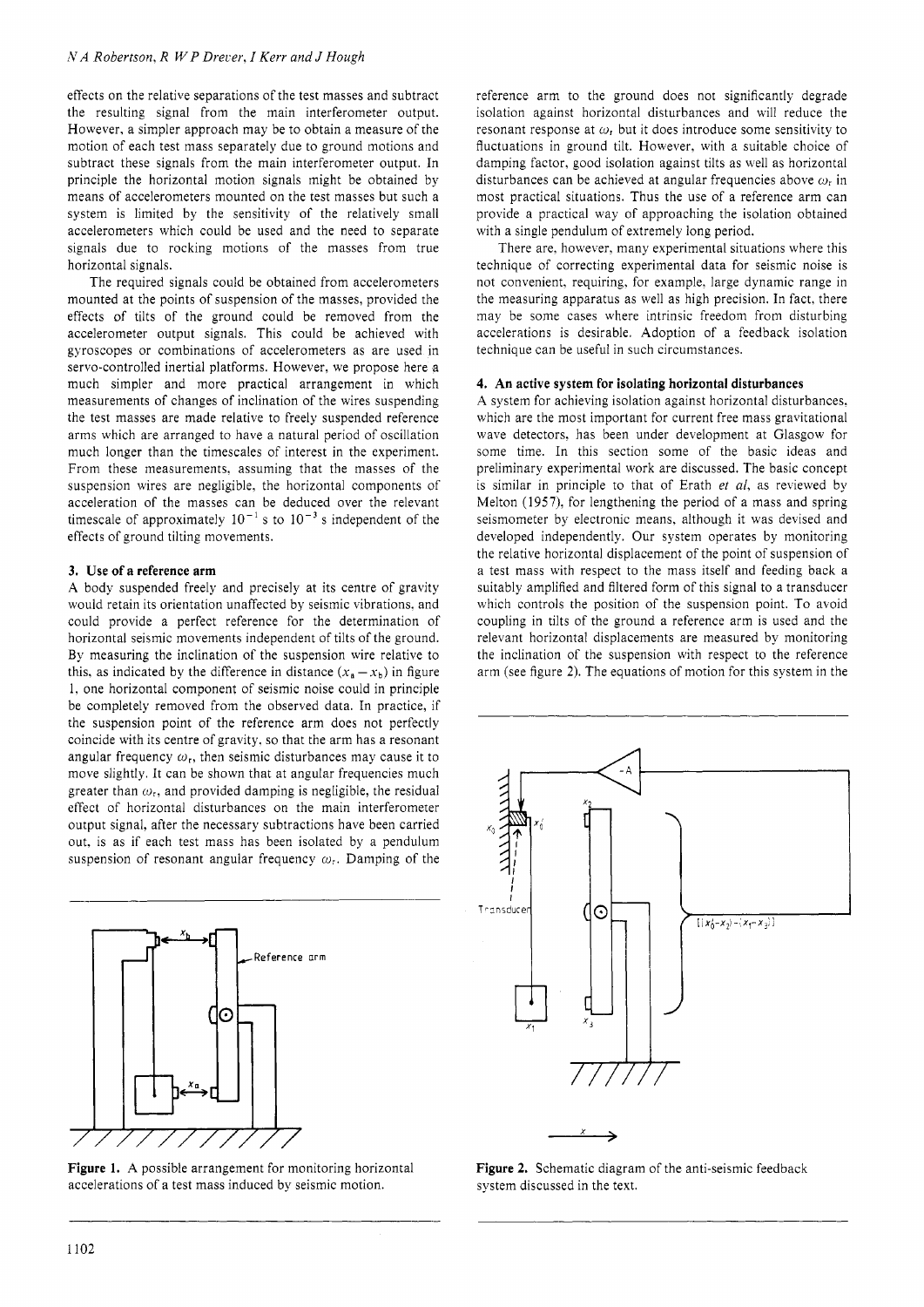

**Figure 3.** *(a),* Simplified diagram of a test model of an active anti-seismic system incorporating a reference arm and capacitive sensing. The test mass **(0.47** kg) was suspended by a rod and metal foil hinge to have a pendulum frequency of 1.7 Hz. The reference arm was suspended by a wire attached to it at a point close to its centre of mass to give it a rocking frequency of 0.14 Hz. *(b).* Block diagram of the feedback circuit for this system. The low-pass filter had a 3 dB point of 30 Hz and the high-pass filter a 3 dB point of  $1.6 \times 10^{-3}$  Hz. Parameters of the integrator are  $\tau = 10$  s and  $a = 2$  s<sup>-1</sup> as discussed in the text.

absence of natural damping, and assuming a pendulum consisting of a point mass suspended by a wire of negligible mass, are as follows:

$$
\ddot{x}_1 = \omega_0^2 (x_0' - x_1) \tag{1}
$$

$$
x'_0 = x_0 - A[(x'_0 - x_2) - (x_1 - x_3)] \tag{2}
$$

where  $x_0$ ,  $x'_0$  and  $x_1$  represent the positions of the ground, point of suspension and test mass respectively;  $x_2$  and  $x_3$  represent the positions of the top and bottom reference points on the reference arm; and  $\omega_0$  is the pendulum angular frequency. Since the movement  $x_2 - x_3$  of the reference arm can be made very small, by suitable choice of its natural period and damping, equation *(2)* can be approximated as

$$
x'_0 = x_0 - A(x'_0 - x_1). \tag{3}
$$

If the system is excited by a sinusoidal signal of angular

frequency  $\omega$ , solution of these equations with  $s = j\omega$  yields

$$
\frac{x_0'}{x_0} = \frac{s^2 + \omega_0^2}{s^2(1 + A) + \omega_0^2} \rightarrow \frac{1}{A} \text{ for } A \text{ large} \tag{4}
$$

$$
\frac{x_1}{x_0} = \frac{\omega_0^2}{s^2(1+A) + \omega_0^2} \rightarrow \frac{-\omega_0^2}{\omega^2 A} \text{ for } A \text{ large.}
$$
 (5)

It can be seen that the effect of the feedback is to cut down the response of the pendulum to ground motion. In fact as is indicated by equation **(4)** the active system behaves as a pendulum of new resonant angular frequency  $\omega'_0 = \omega_0 / \sqrt{1+A}$ . It is desirable to introduce electronic damping into the system, and this may be achieved by using a feedback function of the form  $A(1 + (a/s))$  in place of A, although such a function can only be approximated in practice. It should be noted that damping is achieved by using the integral of the sensing signal and this may be understood by recalling that the sensing signal is proportional to the acceleration of the mass. It can be deduced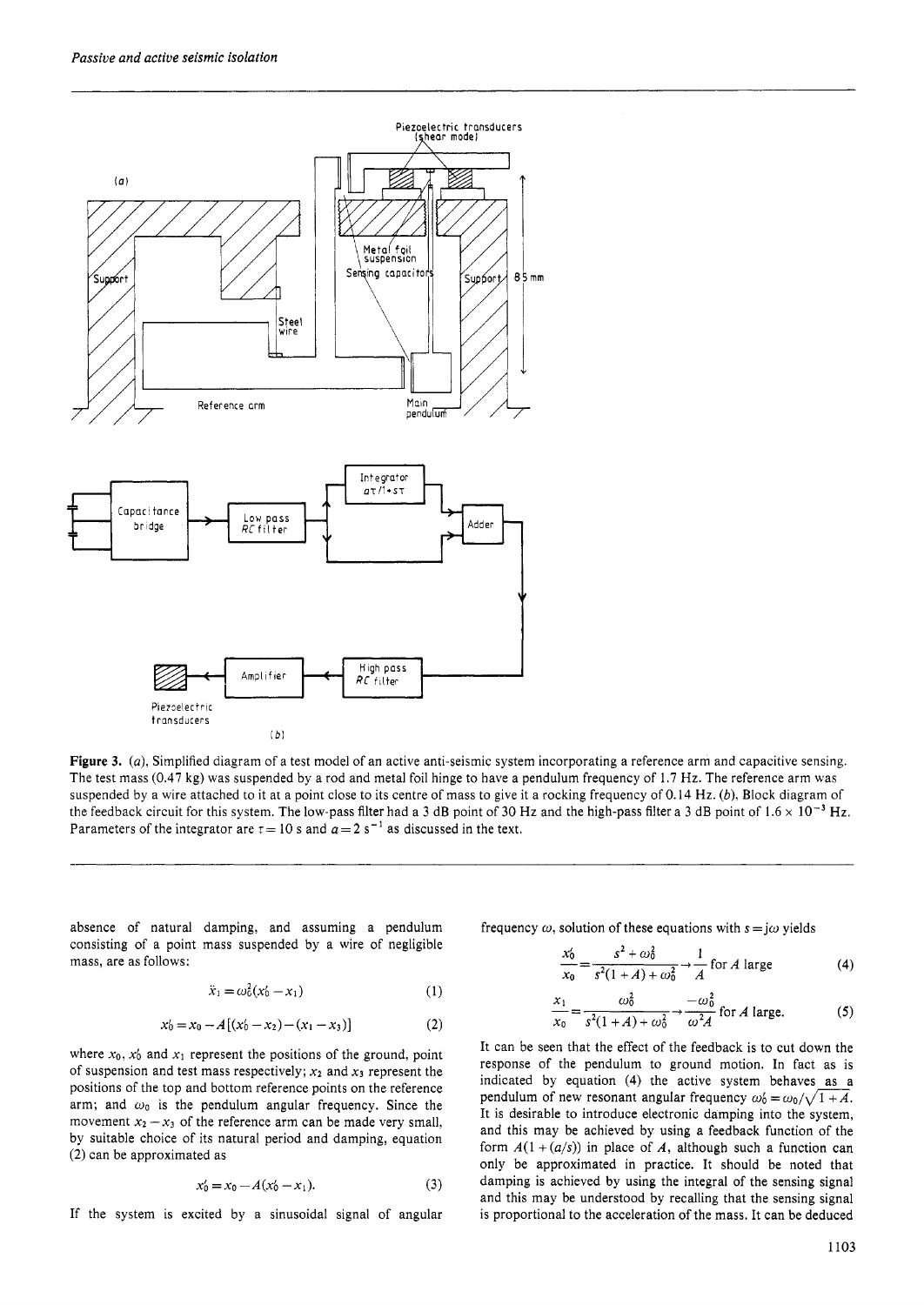from the above equations that to achieve critical damping, *'a'* is given by  $a \approx 2\omega_0(A)^{-1/2}$  when  $A \ge 1$ . Adding damping in this manner does not affect the isolation achieved for large *A* as expressed in equations (4) and (5).

We have here considered isolation against horizontal disturbances. For vertical disturbances the problem is different because it is much less important that a fixed reference direction be maintained. Here it is possible to suspend the test mass by a spring, sense changes in the extension of the spring. and use these to move the suspension point of the spring in a vertical direction in such a way as to maintain the spring at constant length (see Melton 1962). A vertical anti-seismic system of this type is presently being developed at JILA by Faller and Rinker (1979). It is clearly possible in principle to achieve seismic isolation down to very low frequencies in all three dimensions by combining this type of vertical spring isolation system with horizontal isolation in two orthogonal directions using a single reference arm suspended so that it can move freely in both directions, or using two separate reference arms.

A first test model of an active system. incorporating a reference arm and capacitive bridge sensing of the relevant displacements, is shown in figure *3(a).* A block diagram of the feedback loop is given in figure *3(b).* **A** number of points about this system should be noted. For initial testing of the basic ideas the reference arm in this case was suspended by a wire attached to a point close to its centre of mass to give a rocking frequency of 0.14 Hz and the test mass was suspended by a foil hinge connected to a rigid rod. This latter factor makes a negligible difference to the overall transfer function for the feedback system but it should be noted that a single foil hinge and rigid rod arrangement is not ideal for the suspension of the test masses in a gravitational wave detector as seismic isolation at high frequencies is poorer than with a wire suspension.

The transfer function from the driving point at the top of the main pendulum to the differential sensing point tends to zero at very low frequency. Hence any DC offset or very-low-frequency drift in the sensing system tends to drive the suspension point to one of its extremes. This could be dealt with by using a low-passfiltered version of the feedback signal to adjust the angle of the reference arm. An alternative approach. which was used in some tests, incorporated a high-pass *RC* filter in the main feedback loop. The 3 dB point of this filter  $(1.6 \times 10^{-3} \text{ Hz})$  was chosen to be much lower than the pendulum frequency of the test mass (1.7 Hz) to avoid feedback instability at high loop gain. The gain of the amplifier inside the analogue integrator providing damping was chosen to have a 3 dB point of 0.016 Hz, well below the main pendulum frequency.

The system was operated with a loop gain *A* of approximately 60 over a bandwidth of 30 Hz and the highfrequency gain coefficient of the integrator, *a,* was chosen to give critical damping  $(a \approx 2$  for  $A = 60$ , for example). The value of gain-bandwidth product employed was limited by a resonance in the particular piezoelectric transducer assembly used for these tests, which was a pair of piezoelectric elements operating in shear mode. Figure 4 represents the differential sensing signal between the suspension point and the test mass of the pendulum. measured with respect to the reference arm, with the feedback loop open and closed. The signal is expressed in terms of displacement per square root of unit frequency interval.

The performance of this and other test systems was very encouraging. However when suspension wires are used for the test masses a possible problem in principle could be feedback instabilities arising from transverse 'violin mode' resonances in the suspending wires or propagation delays down the wires. The fact that the system senses the *difference* between bottom and top of the pendulum makes it easier to achieve stability, although a limit is set to the quality factor,  $Q$ , which can be



**Figure 4.** Spectral density of the differential displacement signal from the apparatus of figure *3.* The signal is shown for the feedback loop open and closed.

allowed for the wire resonances. This is dependent on the other parameters of the system and reasonably high values of  $O$  are permissible. For example, for a mass suspended by a 0.3 m long hardened steel wire, under a stress of  $1.5 \times 10^9$  Nm<sup>-2</sup> (giving a first wire resonance at 730 Hz), in a feedback system with a loop gain of 100 rolled off by a simple *RC* filter of 3 dB point at 1 kHz, the Q for the first wire resonance can be allowed to exceed  $5 \times 10^5$  (Robertson 1981). It may be remarked that high *Q* is usually desirable for gravity wave detectors to minimise thermal noise, but in other applications wire resonances might be removed by suitable damping.

#### **5. Application to a gravitational wave detector**

In the application of this active anti-seismic system to our gravitational wave detector which uses 10 kg test masses suspended by wires. a cross spring hinge suspension of the reference arm is adopted to give it a rocking period in excess of 30 s. There are advantages in using optical sensing instead of capacity transducers as there is less danger of significant electrostatic forces in an optical system and the arrangement can also be made less sensitive to precise positioning of the test mass with respect to the reference arm – an important practical advantage. One way of achieving the required differential displacement sensing is to use a simple Michelson interferometer, as indicated schematically in figure 5. With a lowpower helium-neon laser  $(\sim 1 \text{ mW})$  the photon noise limited displacement sensitivity of such a system is approximately  $2 \times 10^{-15}$  m (Hz)<sup>-1/2</sup>. However, if a simple fringe sensing is used, a linear signal is obtained only if the differential motion to be measured is small compared with the wavelength of the light used. **A** more elaborate arrangement which counts passing fringes, taking account of their direction of movement, is desirable if larger movements are to be dealt with. Work on systems of this kind is currently being carried out.

### **6. Conclusion**

We have described here seismic isolation techniques which seem capable of providing effective isolation at relatively low frequencies. For high-frequency isolation the simpler and well known passive isolation systems appear satisfactory. **A** suitable